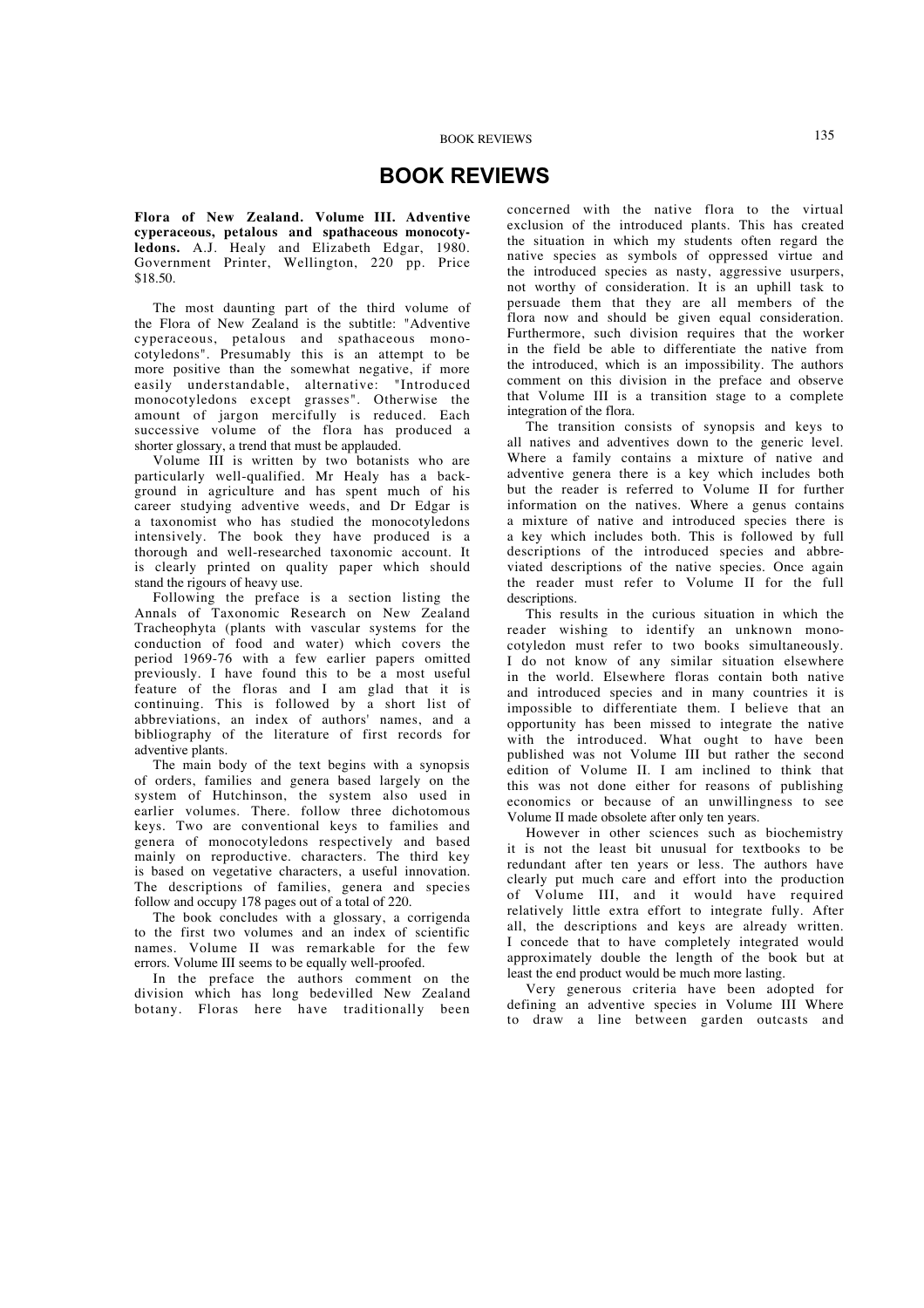adventives has been a problem, and many species have been included on the basis of a single collection although mention of these is usually confined to small print. In the preface it is claimed that all species which have been collected more than once have been given a full description but in practice this does not seem to have been the case, for example *Vallisneria spiralis* and *Allium ampeloprasum.*

Each species description is accompanied by information on the distribution of the species. Unfortunately the geographical names used do not always correspond with the maps at the end of the book. Informal regional names such as Waikato and Manawatu are used in the text. The maps show the provinces of North Auckland and South Auckland with Auckland city occurring in the former. The text refers to North Auckland and Auckland provinces with Auckland city placed in the latter. This is potentially confusing to visiting botanists from overseas.

A pleasing feature of Volume III is the increased use of line drawings which are most beneficial to those who are learning the flora and who find it hard to visualise some of the descriptive terms. I am less convinced of the value of coloured photographs as the colour and "the imperfections of nature" tend to obscure the botanically important features.

A further pleasing feature is that, within each family, the genera are arranged alphabetically. May I suggest to all taxonomists and writers of floras that these works are used mainly by non-specialists. Therefore, it would make it much simpler for the user if the families were placed in alphabetical order also. Hutchinson's scheme is followed here but there are other schemes and taxonomists disagree as to which is best. Indeed the whole basis upon which plants are classified is subject to criticism (parenti, 1980). In these circumstances, it is quite unfair and confusing to inflict these notions on beginners and nonwspecialists. A flora should be a convenience rather than a test of taxonomic knowledge.

I am told unofficially that we may expect a volume on the grasses that is fully integrated and two volumes to cover the introduced dicotyledons. For reasons that must be apparent I look forward to the grass volume but I am somewhat apprehensive about the other two volumes.

**REFERENCE** 

PARENTI, LYNNE R. 1980. A phylogenetic analysis of the land plants. *Biological Journal of the Linnean Society* 13: 225-42.

A. T. Dobson

**Pauatahanui Inlet- An Environmental Study.** Coordinated by W. B. Healy, 1980. New Zealand Department of Scientific and Industrial Research, Information Series 141. Wellington. 198 pp. 105 figs, 8 coloured maps. Price \$25.00.

The 'Pauatahanui Inlet - An Environmental Study' is a remarkable book for the breadth of its treatment. It reports the results of a scientific programme set up in response to concern about the effects of development in the Pauatahanui catchw ment. The D.S.I.R. was responsible for the study via the Pauatahanui Environmental Research Committee. The objectives included an attempt to understand the ecosystem, to define sensitive features, to produce data of use to planners to enable wise management and to establish baselines for monitoring changes resulting from development. What is new and encouraging about this study is the environmental unit that was selected for study - not a particular species or habitat, but a whole ecosystem. Other government scientific groups (e.g. Forest Service) are also beginning to look at environmental research in a new and more fruitful way with their catchment/stream studies.

Thirty-five scientists were involved in the study of catchment vegetation, sediment, early history, hydrology, fauna and flora of the inlet, climate. physical oceanography, pesticides, heavy metals and planning. The work carried out was considered to be a 'first phase' exercise. Apparently each scientific group did its own thing and left it up to Dr Healy to bring it all together. While it is unique to have so many different scientists working in the same ecosystem simultaneously the way in which this happened at Pautahanui should not be regarded as the ideal and a model for the future. A higher degree of integration of the different groups, each focussing on obtaining answers to questions about the system and its properties, might well achieve more benefit for the effort involved. Many scientists upon reading that the whole project cost around \$400,000 will 'tear their hair out' when they think what *THEY* could have done with that amount of money. But of course the real cost of the project must be much larger because of all the equipment that was involved as weIl. Hopefully if another study of this type is carried out again it will not waste time covering old ground but will begin where the Pauatahanui Programme left off.

The report aims to inform the community at large rather than just the scientific community. This is a difficult task indeed and has resulted in a document that perhaps does not satisfy either group. However, Healy is to be congratulated for his efforts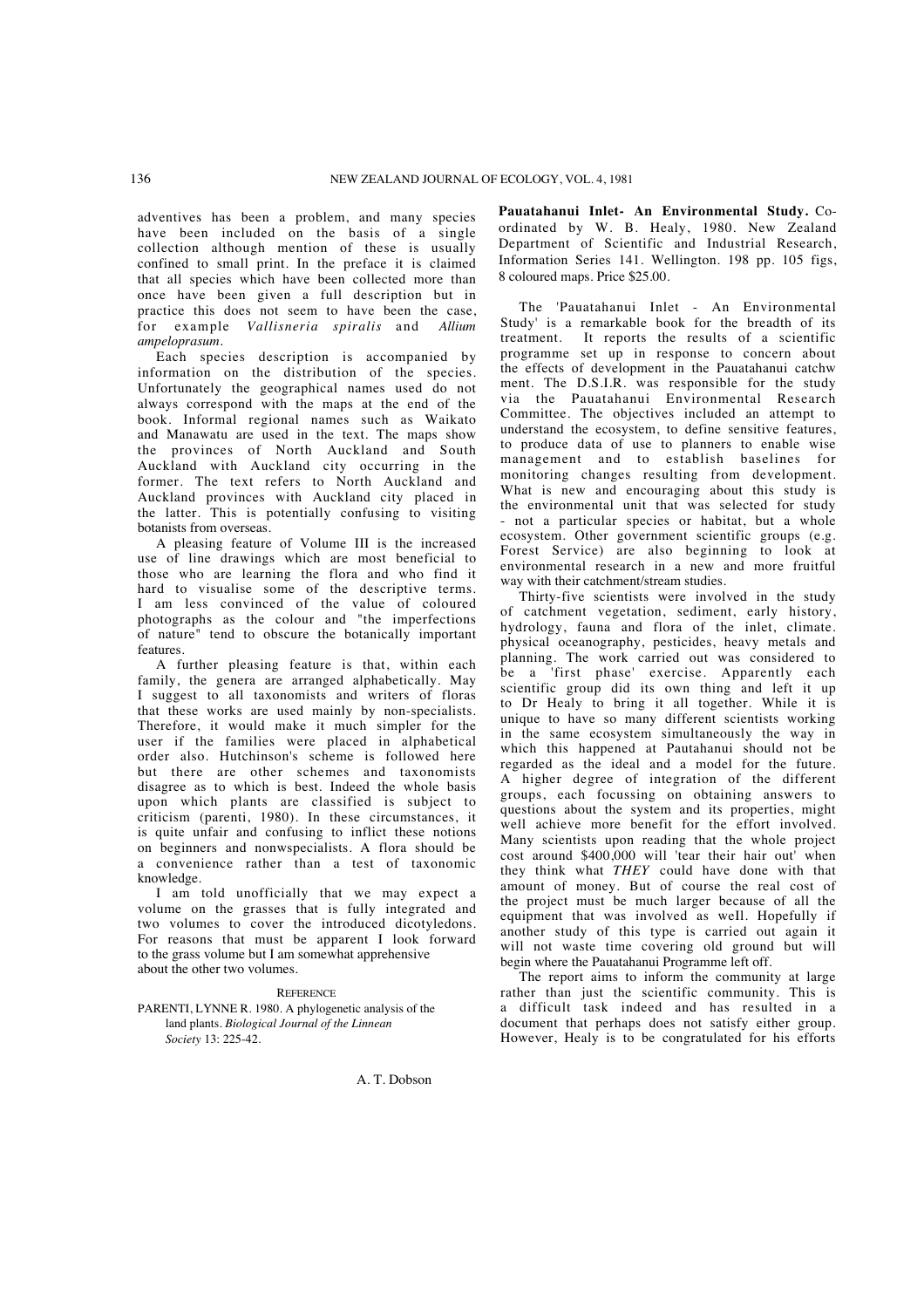to bring scientific research to the attention of nonscientists. How many members of the public will actually bother to read this report is hard to guess.

The price may put some people off. However given. wide circulation the aim of promoting public awareness should be achieved.

Members of the pubic should be interested in this report if they are concerned about estuarine degradation and the consequences of urban development in the catchment. The Pauatahanui Catchment is  $105.5 \text{ km}^2$  of which two-thirds is grassland. In the 1840's it was two-thirds native forest so that what has happened in the last 140 years is typical of the rest of New Zealand. Saddlebacks and stitch birds were still present when the early Europeans arrived and prior to the arrival of the early Maoris there were several species of moa. The giant moa *Dinornis giganteus* was killed and eaten at Paramata between 1350 and 1450. The report reminds us that estuaries are ultimately transient and that if natural accretion proceeds at the present rate of 2-3 mm per year then the inlet will be filled in in perhaps another 1000 years. It is interesting that despite the changes in catchment vegetation, the rate of sedimentation does not appear to have changed for the last 6-7000 years.

As an ecologist I must comment on the biology section in more detail. It is mostly a list of species with notes on their habits; biologists will not find much that is new because most of it can be found in Morton and Miller (1973). It is to be hoped that the scientific papers that are supposed to appear will tell us a great deal more. The food web for the inlet on p. 141 seems to include most of the sources of nutrients and energy but, strangely, it does not include any exports of nutrients or organic matter (alive or dead) in the water. Only large carnivores are shown as losses from the system and yet planktonic larvae and plants must also be exported. The reader is left with the impression that the inlet system is self-contained, recycling nutrients and degrading energy as fast as it is fixed by the autotrophs. This is certainly unlikely to be the case.

A useful article by Paul Kennedy summarising some of the main features of Pauatahanui Inlet has also appeared in *Soil and Water* (October 1980, 16(5): 7-10). According to a recent letter in the same magazine (February 1981, 17(1): 2) a significant error in the calculation of sediment discharge from Brown's stream was made in both the October article and in Table 7, page 80 of the original report.

In conclusion I hope that this report will be widely read by both scientists and members of the public, especially those involved in administration, management and care of New Zealand's coastlines. May one also hope that it might have some impact in the area of environmental legislation and be of use in helping legislators sort out the 'jungle' of 16 or 17 acts that define responsibilities and control the management of coastal areas.

## **REFERENCE**

MORTON, J.; MILLER, M. 1973. *The New Zealand Sea Shore.* Collins, Auckland. Revised Edition.

C. L. McLay

**The Resources of Lake Wanaka**. B. T. Robertson and I. D. Blair (Eds). Lincoln Papers in Resource Management No.5, 1980. Tussock Grasslands and Mountain Lands Institute, Lincoln College. 66 pp. Price \$6.00.

This attractive work contains ten articles by New Zealand scientists and an introduction by R. W. Cleland, formerly Chief Ranger, Mt. Aspiring National Park. A preface outlines the purposes of the Lake Wanaka Preservation Act 1973, and the functions of the Guardians of Lake Wanaka who commissioned this book. The scientific articles include four dealing with the physical and geological setting of the lake, climate, weather and water chemistry and six concerned with biology. These cover fish, aquatic and shoreline vegetation, wildfowl and "swimmers itch"; but except in passing there is no mention of the plankton, benthos or littoral invertebrate fauna. The book is nicely laid out with a colourful cover and good use of photographs, graphs and maps. The schematic figures of vegetation distribution put across their message well.

The General Introduction provides a brief history of European association with the lake but its main purpose is to provide "an outline of the events and negotiations within the Wanaka community that gave impetus to government action, bringing about safeguards for the region with respect to the environment and its resources".

Jack Irwin provides a clear account of the lake morphology, well illustrated by maps, echo-sounder traces and a figure giving lake water temperate profiles. The geological setting is provided by I. C. McKellar while S. J. Reid gives exhaustive, long-term climatic data for Wanaka, Alexandra and Lake Hawea. Chemistry Division, D.S.I.R., provide four tables of water analyses made at 11 sites in 1975-76 and V. M. Stout comments on the data and points out some of their salient features.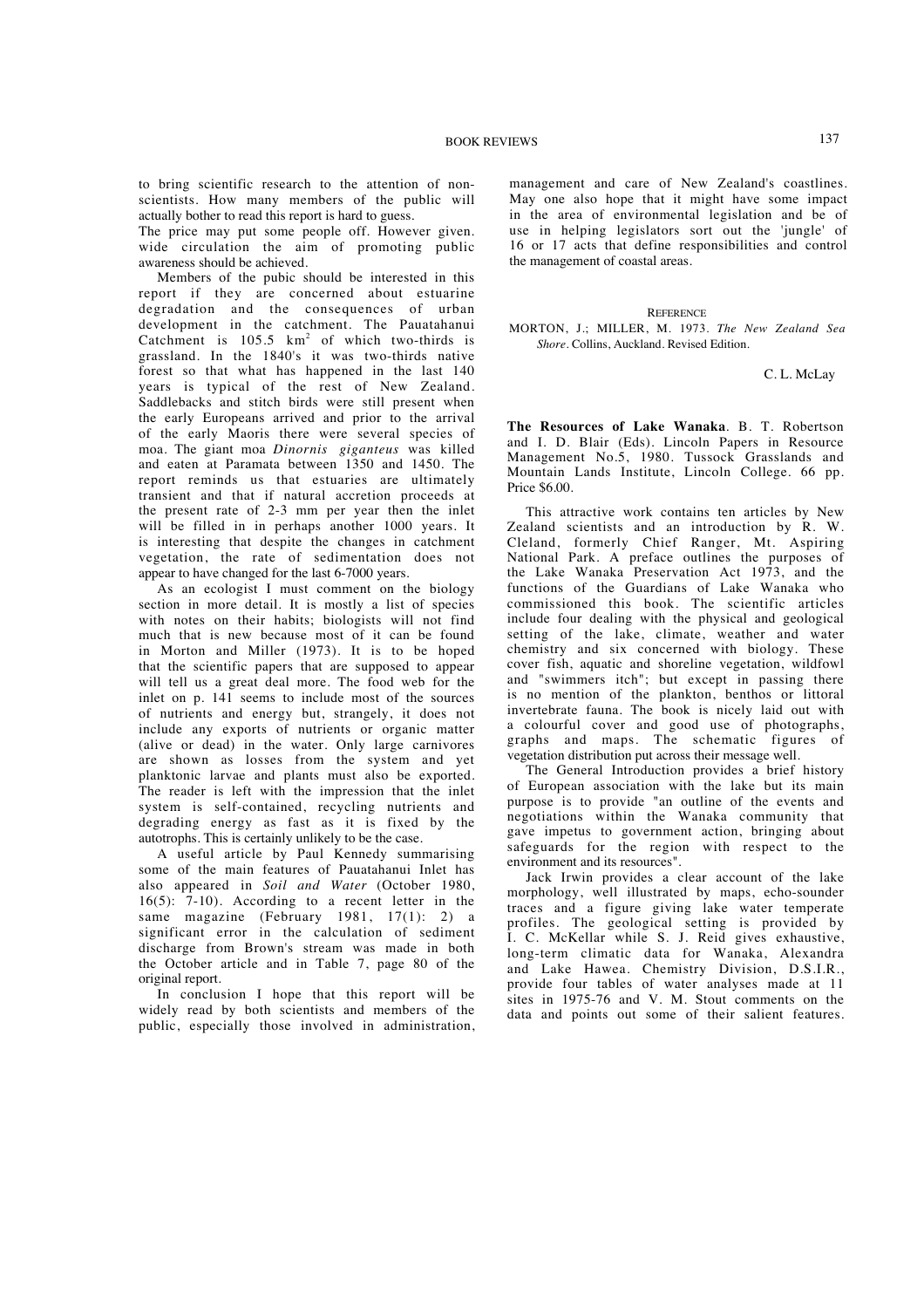The first biological paper, by Brian Coffey, is an important, attractively illustrated account of the aquatic marcophyte problems in Lake Wanaka and the progress (up to 1977) of the *Lagarosiphon* containment programme initiated during 1974 using the herbicide diquat. *Lagarosiphon major* grows up to 6.5 m high in New Zealand and is capable of forming "veritable underwater forests". It competes best in oligotrophic waters and Coffey considers that if its spread is not checked it will come to dominate the climax vegetation in Lake Wanaka on submerged sites between 0.5 and 6.5 m. Eradication of the plants at present relies on hand-picking and suction dredging, and Coffey makes a plea for the commitment and cooperation of researchers, managers and the general public to give the containment programme a real chance to succeed.

Two papers, by D. W. Featherston and Shirley Rind, discuss the life cycle of the trematode causing schistosome dermatitis (swimmers itch) in humans. The first author comments on incidence of snail infection in the lake during the 1970s while Mrs Rind discusses her own work in progress and suggests that more than one organism (i.e., not only the well known *Cercaria longicauda)* may cause the dermatitis. Both authors discuss chemical control measures pessimistically although Mrs Rind pins her faith on "the new molluscicides being developed" as possible agents for the destruction of young *Lymnaea tomentosa,* the snail intermediate host.

A most informative account of the past and present state of the brown and rainbow trout and quinnat salmon fishery in the lake is given by R. T. Hutchinson. He identifies the need for wise development in the Wanaka drainage basin in order to maintain the quality of the fishery and emphasises the desirability of maintaining naturally fluctuating lake levels. D. Murphy follows with descriptions of the birdlife around the lake, their whereabouts, habitats and the shooting season.

Finally, P. N. Johnson describes the shoreline flora from the waterline where Coffey leaves off to an altitude of 800 m where bracken and rough pasture give way to tussock grassland. In addition to a species list and transect diagrams, simple drawings of many of the plants are provided and should prove invaluable to the visitor wishing to identify them.

All in all, this is a useful and thoroughly worthwhile publication. It should be of interest to many aquatic biologists and I hope that it will be available to visitors who visit Lake Wanaka and want a readable introduction to its natural history.

Michael Winterbourn

**Ecology of a Subarctic Mire**. M. Sonesson (Editor), 1980. Ecological Bulletins No. 30, Swedish Natural Science Research Council, Stockholm. 313 pp. Price ,c. US \$30.00 from Editorial Service/NFR, Box 23136, S-104 35 Stockholm, Sweden.

This book is an account of the investigations undertaken as part of the International Biological Programme Tundra Biome Project. Twenty-four sites around the world have been studied as part of *the* programme, the three Southern Hemisphere sites being on the islands of South Georgia, Signy and Macquarie. The study area dealt with in this book is at Abisko, Northern Sweden, a tundra mire on permafrost.

The contents consist of fifteen scientific reports by eighteen authors in various combinations. The reports cover the physical characteristics of the mire and its environment, the supply of some macronutrients to the mire and the fluxes of nitrogen and carbon within it, the photosynthesis" and productivity of *Andromeda polilolia, Rubus ch{lmaemorus* and *Sphagnum.* and ending with an energy flow analysis of the mire, My first impression was that the research had not been fully co-ordinated and that there were gaps in the study. However, the Appendix revealed a bibliography of previous publications which filled in many of the gaps. This book is not therefore a complete account of the work done at Abisko but rather a collection and reworking of some previously published material plus some additional information. Combining the present book with the previous literature does give a reasonably complete picture of the mire, and the mosses and some dwarf shrubs growing upon it.

However, other plants, e.g, *Vaccinium* spp., *Eriophorum vaginatum,* have received rather scant attention.

This book is unlikely to have widespread interest in New Zealand. The study site is too far away and most of the plants are unfamiliar. While it is a useful introduction to much of the work on mire ecosystems in Scandinavia in recent years, interest in it will probably be confined to a few main libraries and specialist research workers here.

## A. T. Dobson

**The Land Our Future.** Essays on land use and conservation in New Zealand in honour of Kenneth Cumberland. Edited by A. Grant Anderson, 1980. Longman Paul, Auckland, 324 pp. Price \$24.95 hbk, \$19.95 pbk.

Published to mark the retirement in 1978 of Kenneth Brailey Cumberland, foundation Professor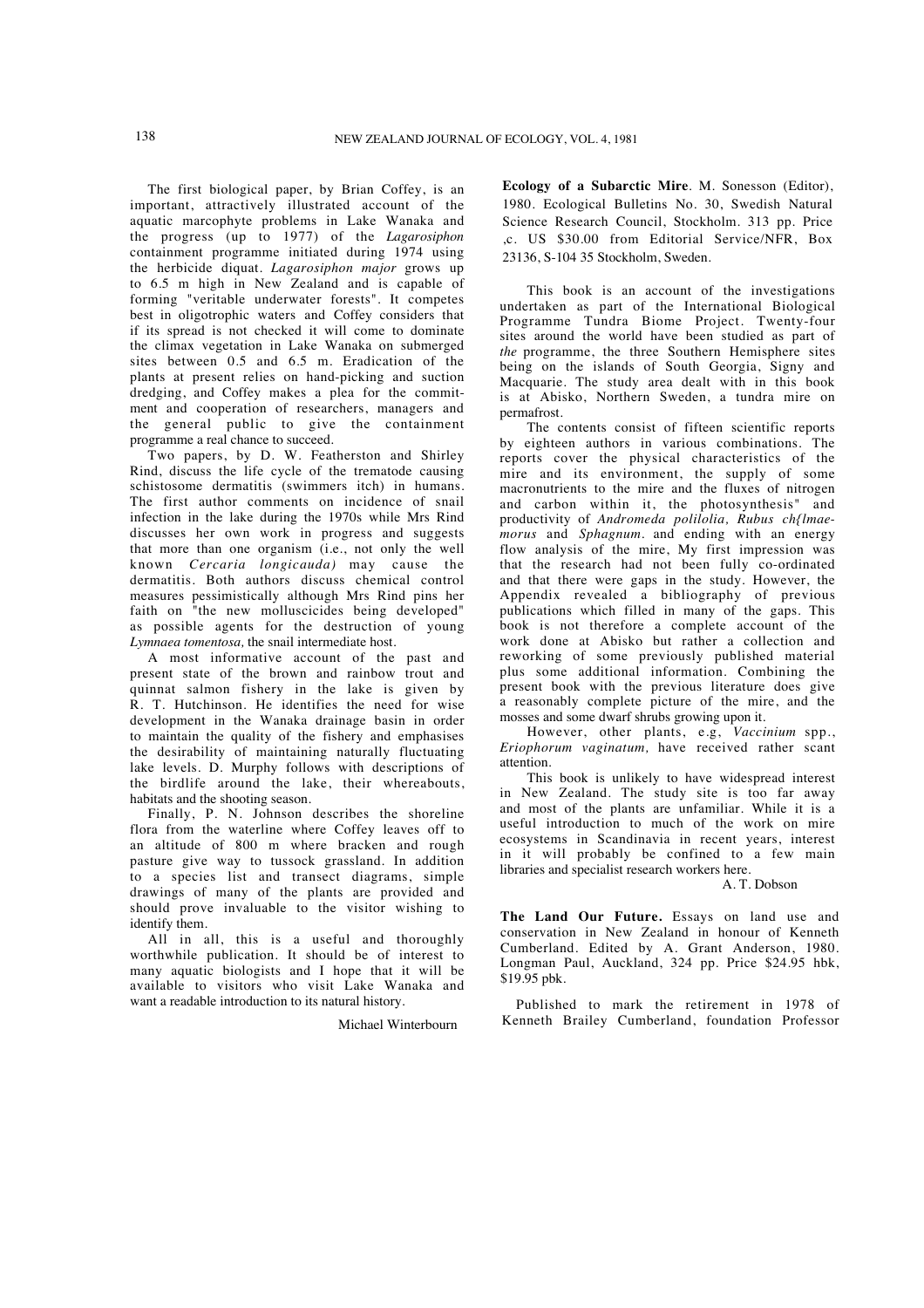of Geography at the University of Auckland, this volume prevents diverse views on our land resources, their wise use and the consequences of unwise use. Fifteen invited essays range from ecological and economic principles in land use allocation; land resource data gathering from satellites; past and current use of soil, forest and water resources; agricultural efficiency and innovation; mountain land erosion and extensive pastoralism; land use conflicts at the urban and coastal fringes to trends in rural and small town population. These loosely represent Kenneth Cumberland's own wide interests during a distinguished academic career.

The book opens with a biographical outline by Grant Anderson, who goes on to define principles of conservation, resource management and land use in New Zealand. A closing chapter entitled *A Future for Agriculture* is devoted to Cumberland's own stirring words. Three extracts from recent addresses give firstly, a poignant evocation of New Zealand landscape and people in the late 1930s and early 40s, a critical assessment of livestock farming and its future and finally a challenging view of the future for a diversified agriculture.

In a down to earth essay, Alan Mark, a politically effective conservationist, shows his concern for ecological principles in land use allocation. Advocating multi-objective planning, Alan seeks the use of ecological understanding in managing such vulnerable habitats as high country, native forests, coastal zones and urban fringes. A plea is made for preservation of representative ecosystems and aesthetic values "to maintain the integrity and inherent beauty of the landscape".

A brief but effective contribution from Brian Murphy advances the economic principle of opportunity cost and uses production possibility curves to demonstrate choice between competing land uses. From surveys, he shows that New Zealanders may well accept reduced growth in economic standard of living in order to divert some resources to improving social and environmental standard of living.

Chapter 4 is a comprehensive review of land resource data acquisition from space satellite photography. Ross Cochrane shows in detail that remote sensing is more than just pretty pictures. Space-age terminology is confusing but Ross soon has the reader absorbed with results of imagery beamed from LANDSAT, SEASAT, NIMBUS-7, SKYLAB and other earth resources satellites. A group of 17 colour plates accompanies his essay. Unfortunately, though the colour printing is generally very good, several plates are rather small and do not display all the features which Ross assures us are there. However, plates 4.5 of central North Island, 4.10 of eastern South Island and 4.19 of central South Island are striking examples of results from this remarkable new technology.

The section of colour plates and maps is followed by a brief survey of New Zealand's soil resources and their potential uses. The authors M. D. Leamy and D. M. Leslie show the value of soil information in national planning objectives for specialised crops, irrigation and urban suitability.

Frank Newhook reviews present use and future prospects for indigenous forests. His essay covers the major changes in policy for state indigenous forests which occurred from 1974 until 1978. This is a fair-minded review of the position in which the Forest Service finds itself regarding the last 652,000 ha of virgin lowland production forest belonging to the State. He also acknowledges the increase in public participation in forestry decisions. "Today's arguments for conservation are more and more factual and expertly organised, often in the hands of bodies such as Native Forests Action Council, whose *Maruia declaration* is fast becoming a standard in the battle to stop or reduce exploitation of our country's remaining native forests". Professor Newhook points out that privately-owned forests, mostly Maori-owned, are less affected by the Forest Service indigenous policy. Sadly such areas appear destined to be lost by logging.

Paul Williams provides quantitative hydrological evidence of the impact of man in changing forests to grasslands and vegetated land to residential suburbs. Earth surface processes are particularly rapid in our youthful landscape and Williams gives case studies such as the catastrophic erosion and sedimentation since deforestation in the Waipaoa Basin inland from Gisborne. He concludes with some valuable guidelines for land development and water quality control.

The essay by Ian Simmers deals with problems of regional water resources estimation. New Zealand surface water resources are estimated and mapped. Areas with limited surface water tend to coincide with geological structures which hold sufficient ground water for present needs. Simmers goes into mathematics to test the precision of new parameter estimates and looks in detail at the water resources of the Upper Taieri River, Otago.

Grant Pearson and Philip Corbet make a timely and perceptive approach to economic and energy efficiency of our agriculture. They conclude that New Zealand animal production based on grass/ clover pastures is relatively energy efficient. Nevertheless future intensification will need to avoid